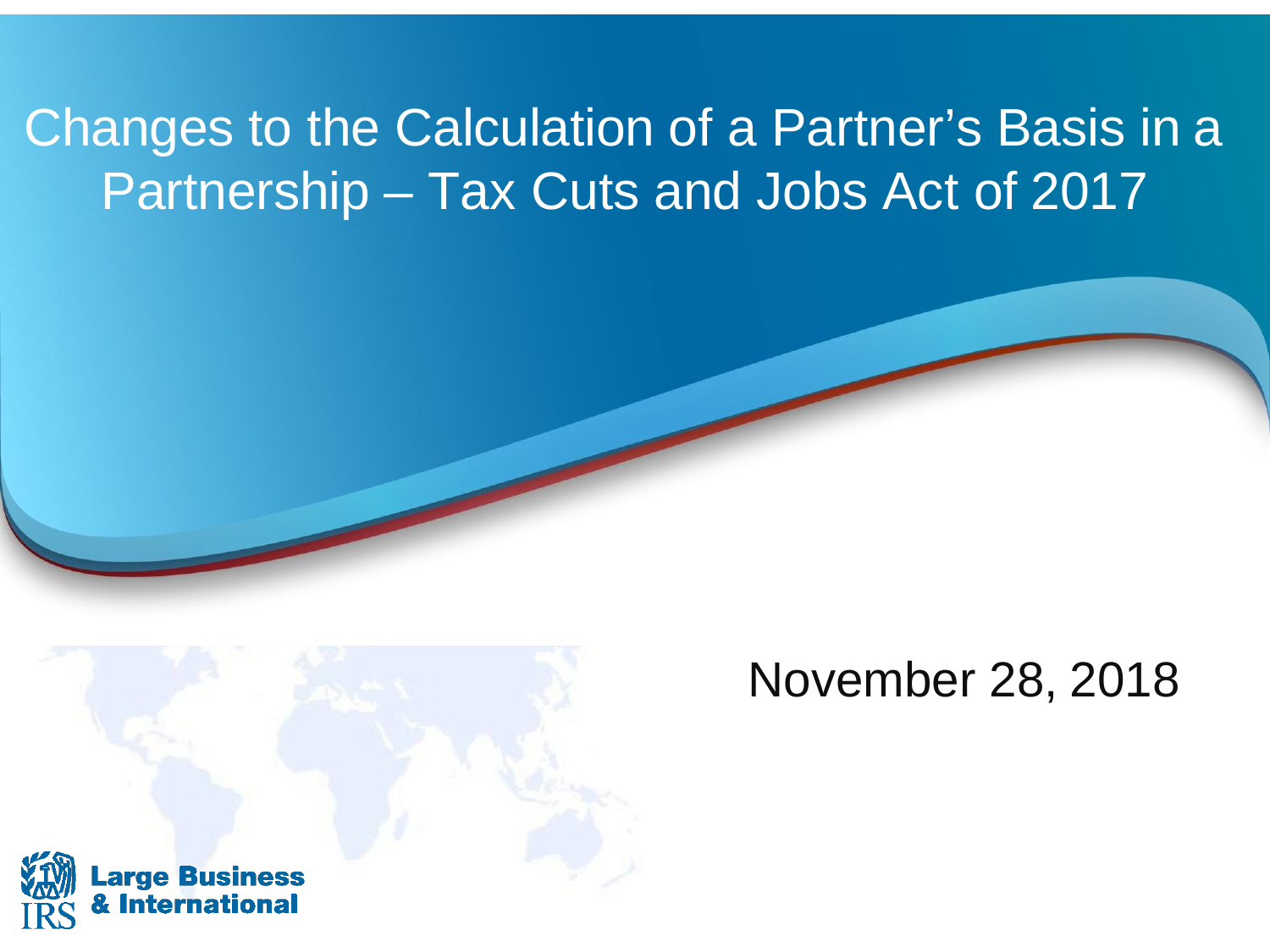

 before and after the Tax Cuts and Jobs Act of 2017 ❖Review basis limitation rules for charitable contributions and foreign taxes paid and accrued (TCJA).

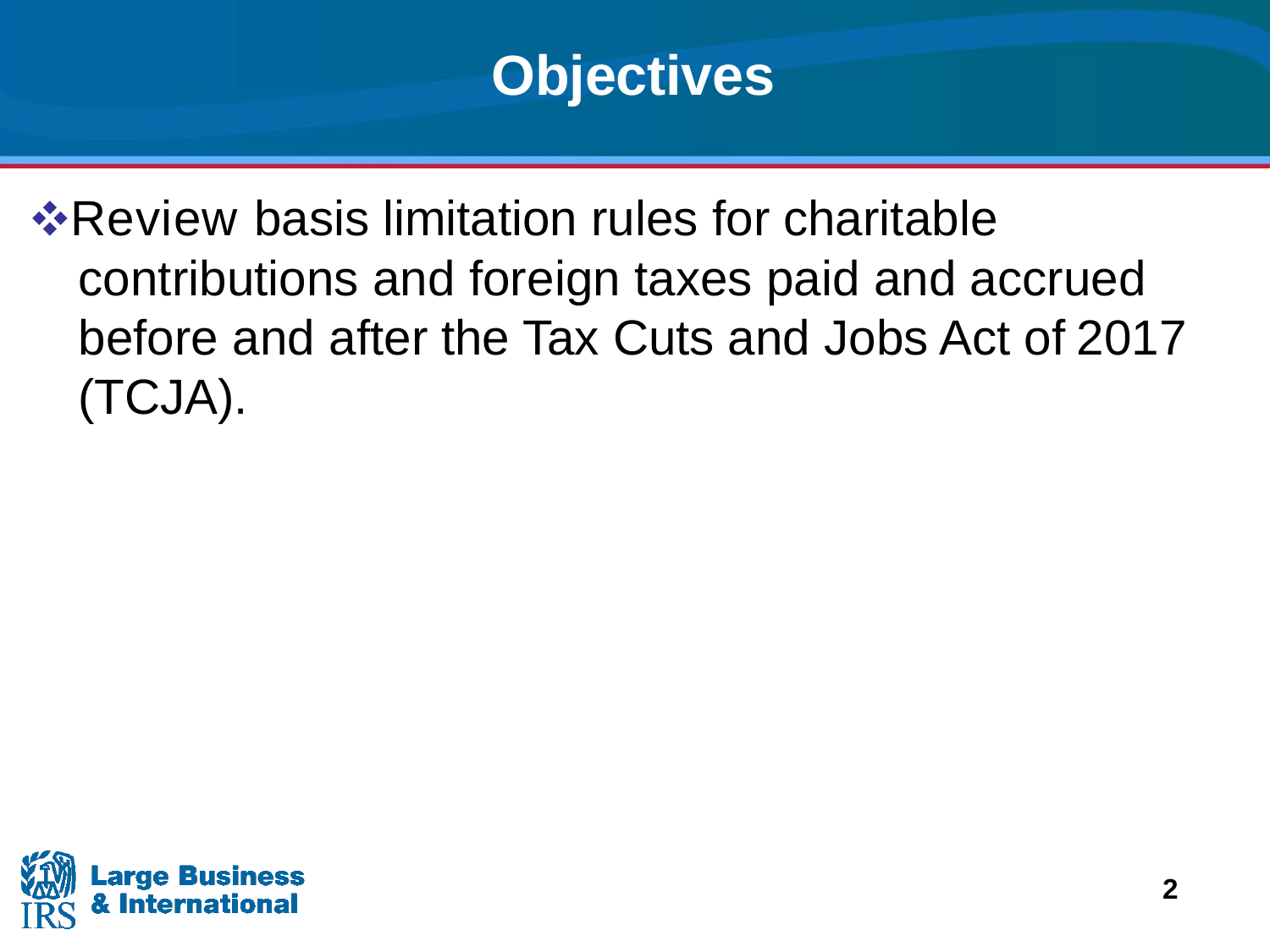#### **Review of Ordering Rules - Basis**

Losses/deductions limited to basis.

Review of ordering rules for basis:

- 1. Increased by positive basis adjustments (cash, property contributions, income/gain) IRC § 705(a)(1).
- 2. Decreased by current-year distributions.
	- Cash distributions first IRC  $\S 732(a)(2)$ .
- 3. Decreased (not below zero) by the partner's share of all carryovers form prior years (Reg. 1.704-1(d)(2)). items of partnership losses for the year, including

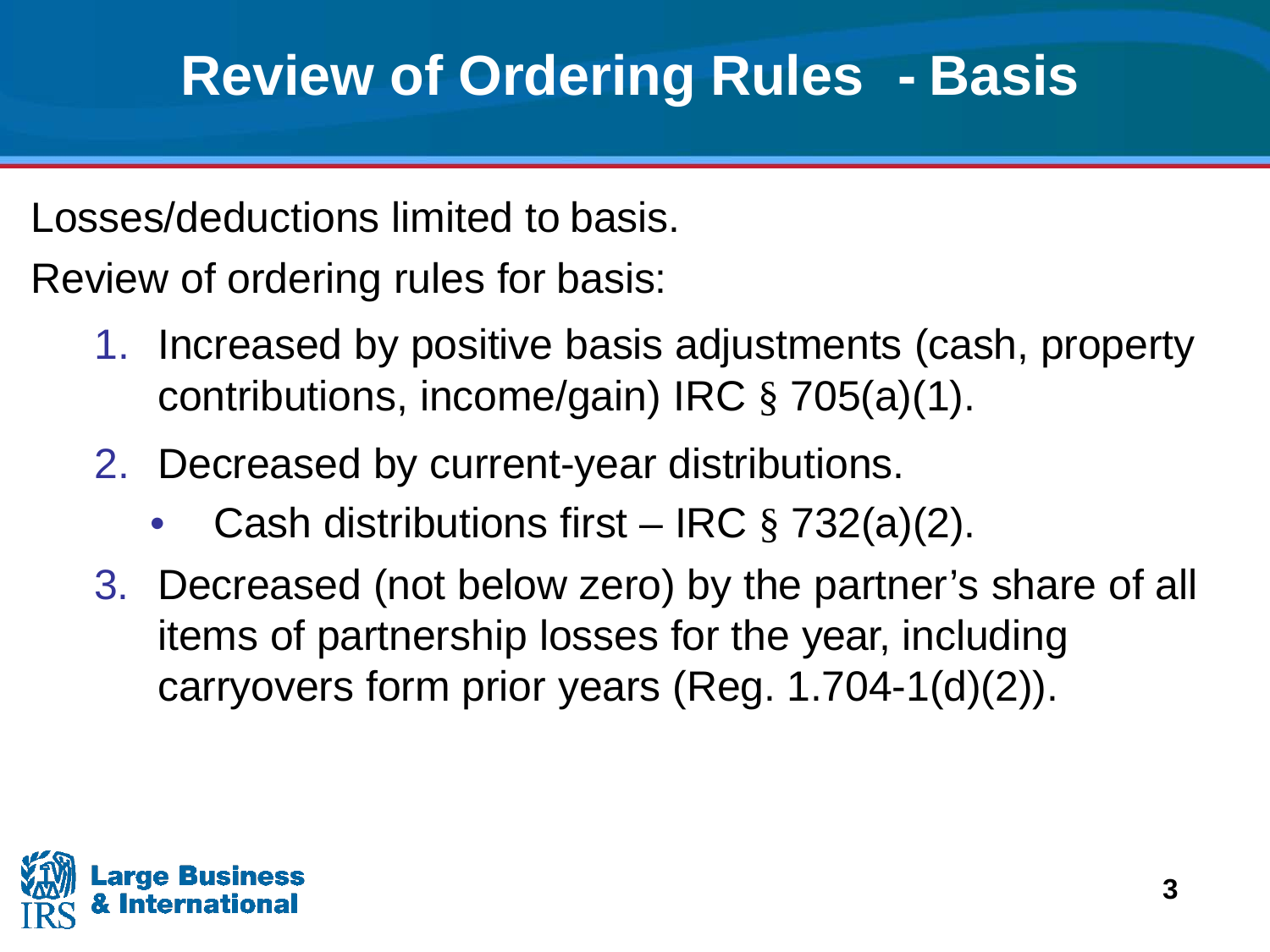#### **Review of Ordering Rules – Basis (cont'd)**

Limited to basis:

- partnership item making up the loss, including prior year carryovers limited by prior year basis. ❖ If a partner's losses are limited by outside basis, the partner can deduct a pro-rata portion of each separately stated
- The balance of the loss is suspended and deducted in subsequent years when the partner has sufficient basis. (Reg. 1.704-1(d)(2)).
- ❖ Note: This regulation has not yet been updated for charitable contributions and foreign taxes paid or accrued, but we expect this change will be made.

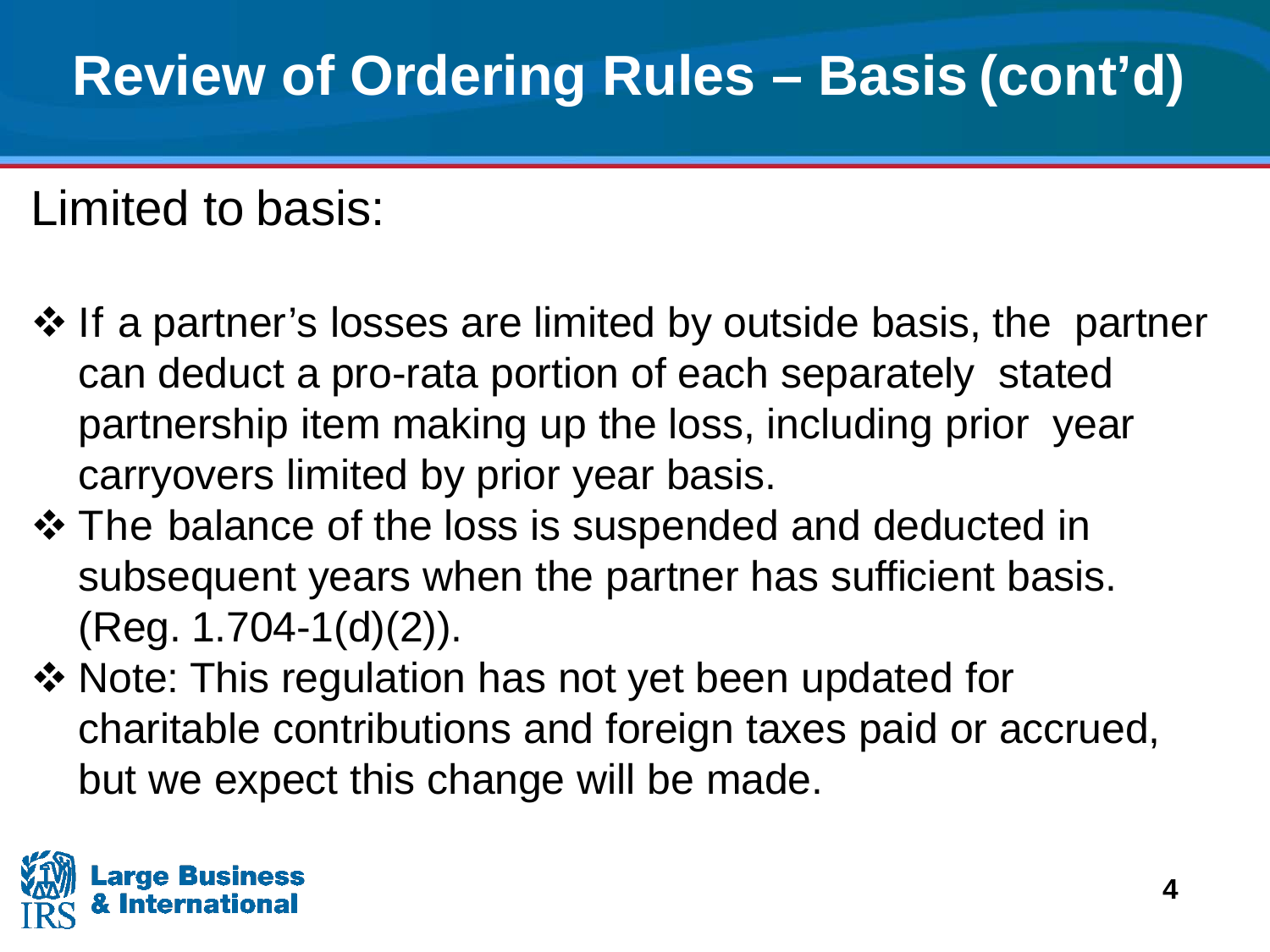# **TCJA and IRC** § **704(d)**

- ❖Section 13503 of the Tax Cuts and Jobs Act of 2017 (TCJA) modifies the IRC § 704(d) basis limitation on partner losses.
- **❖This new provision requires that the limitation takes** into account a partner's distributive share of:
	- charitable contributions (as defined in IRC §170(c)), and
	- taxes (as defined in IRC §901) paid or accrued to foreign countries and to possessions of the United States.

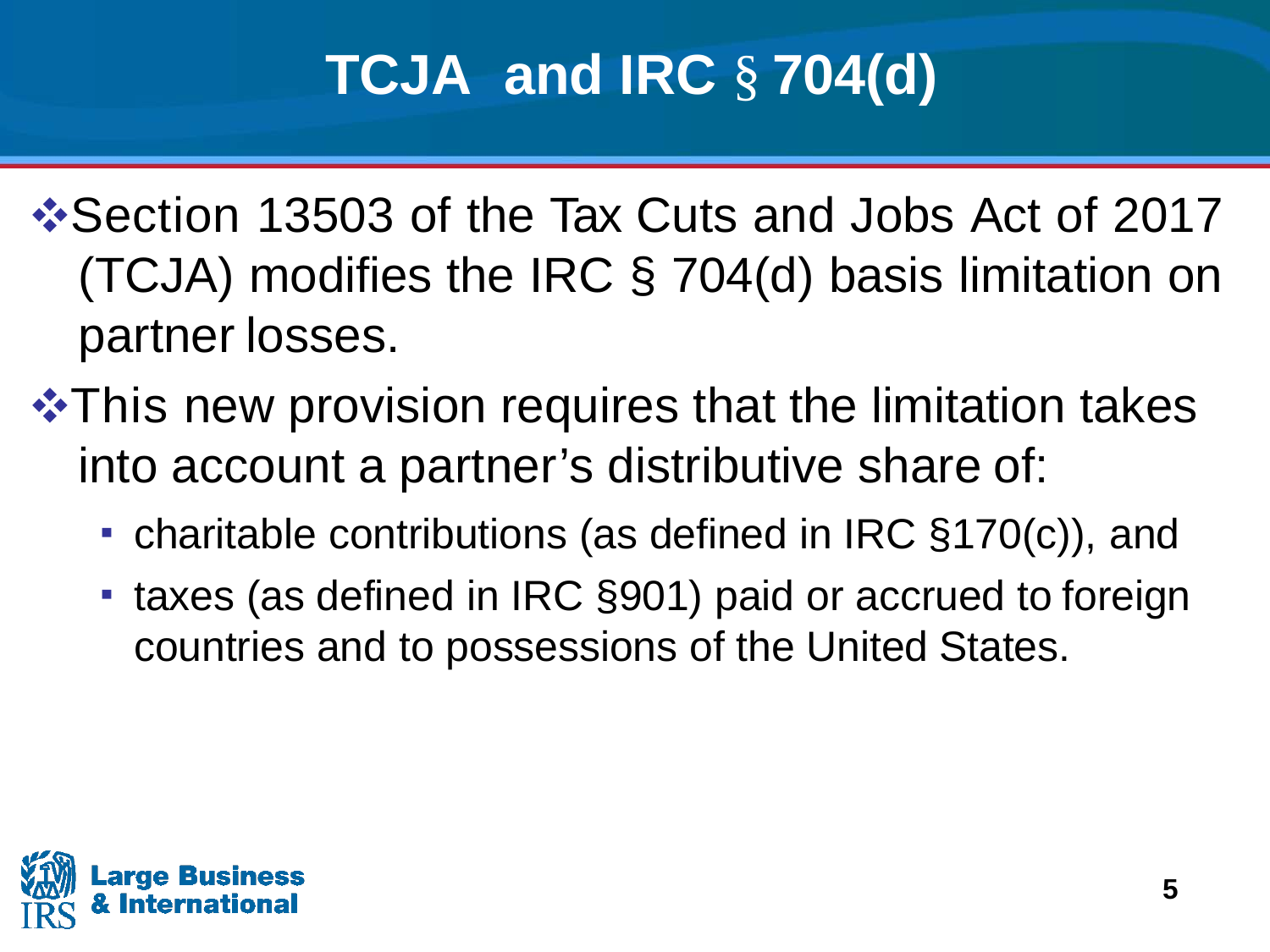#### **Before Sec. 13503 of TCJA**

- ❖ How did charitable contributions impact outside basis before the TCJA?
	- ▪ The partner reduced outside basis in the partnership by the but not below zero. For example, if a partner's outside basis<br>was \$10, but a partner's share of the adjusted basis of was \$10, but a partner's share of the adjusted basis of contributed property was \$20, the partner's basis would be partner's share of the adjusted basis of contributed property, reduced by \$10 for that contribution.
		- partnership charitable contribution of property without any reduction in partnership basis, whereas partners with a reduction in partnership basis, whereas partners with a • This resulted in giving partners with a zero basis a share of a positive basis had to reduce outside basis for the same item.

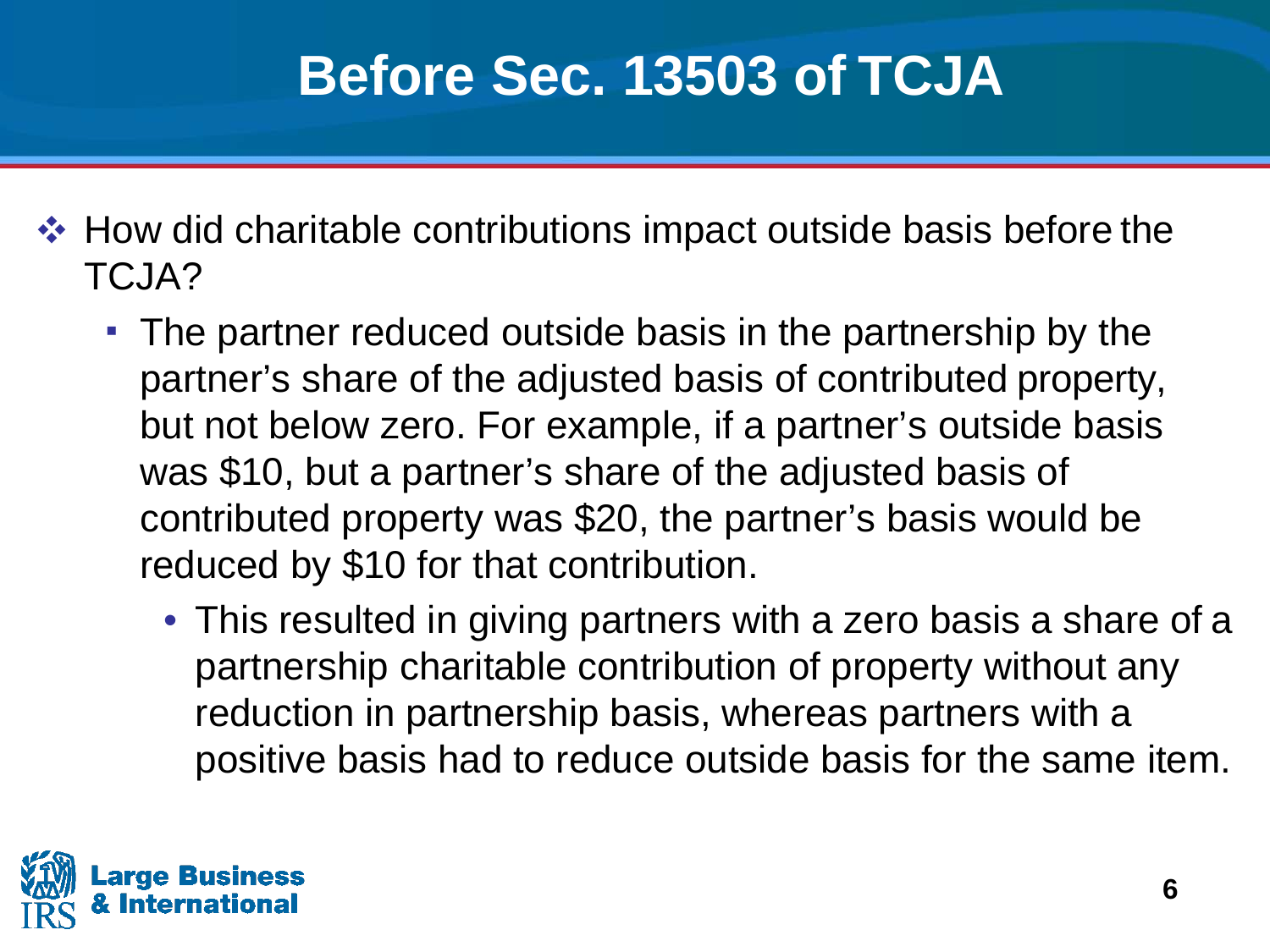# **Polling question 1**

# ❖Were charitable contributions limited to basis prior to the TCJA of2018?

**□Yes** 

No

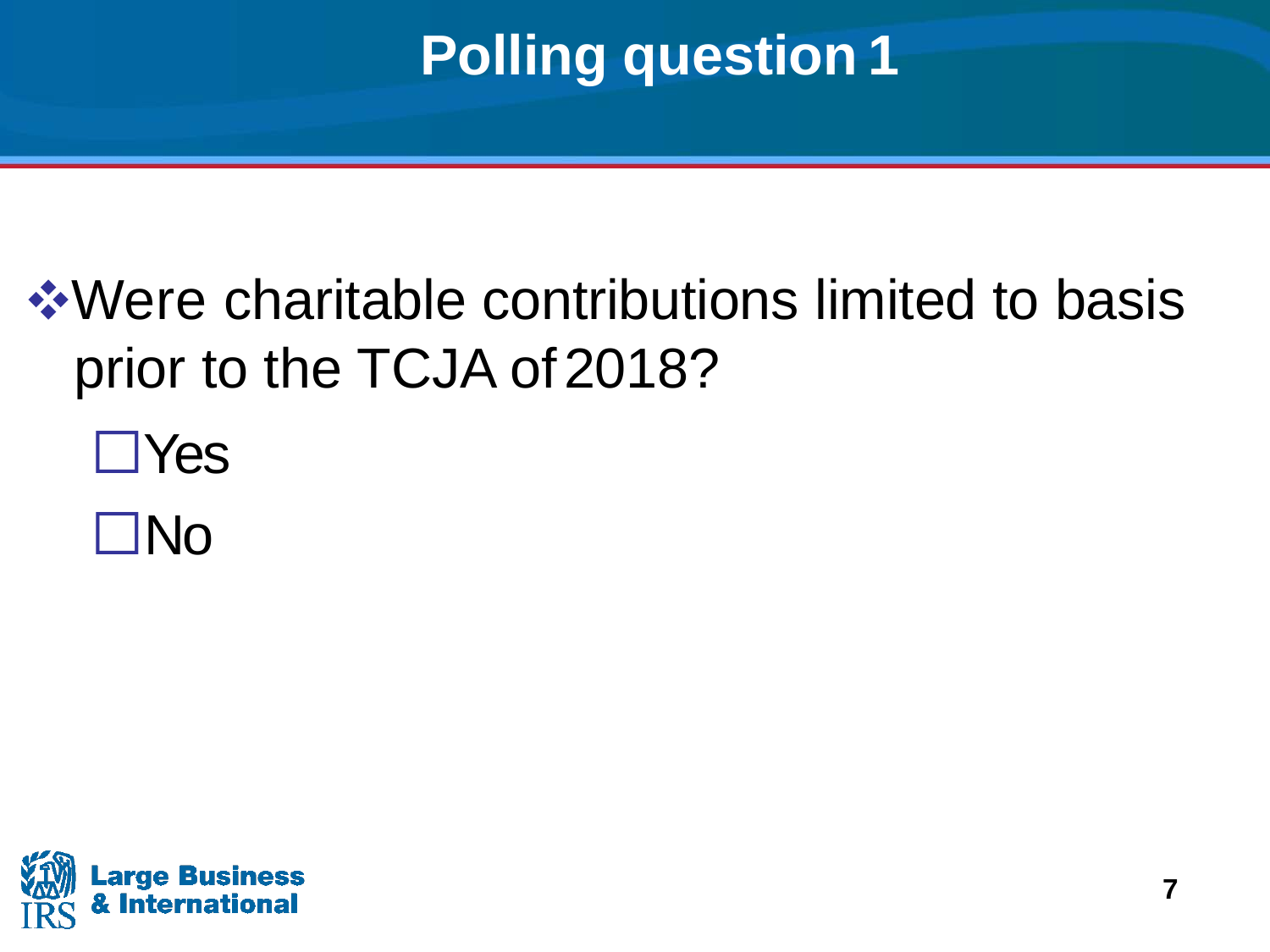#### **Before Sec. 13503 of TCJA**

- ❖ How did foreign taxes impact outside basis before the TCJA?
	- The IRC § 704(d) regulations also did not take into account the partner's share of foreign taxes paid or accrued in applying basis imitations.
	- For example, if a partner's outside basis was \$10, and the foreign taxes paid by the partnership was \$20, the partner would reduce his outside basis by \$10 to zero. The partner would still be able to deduct the total \$20 amount of the taxes foreign taxes paid.

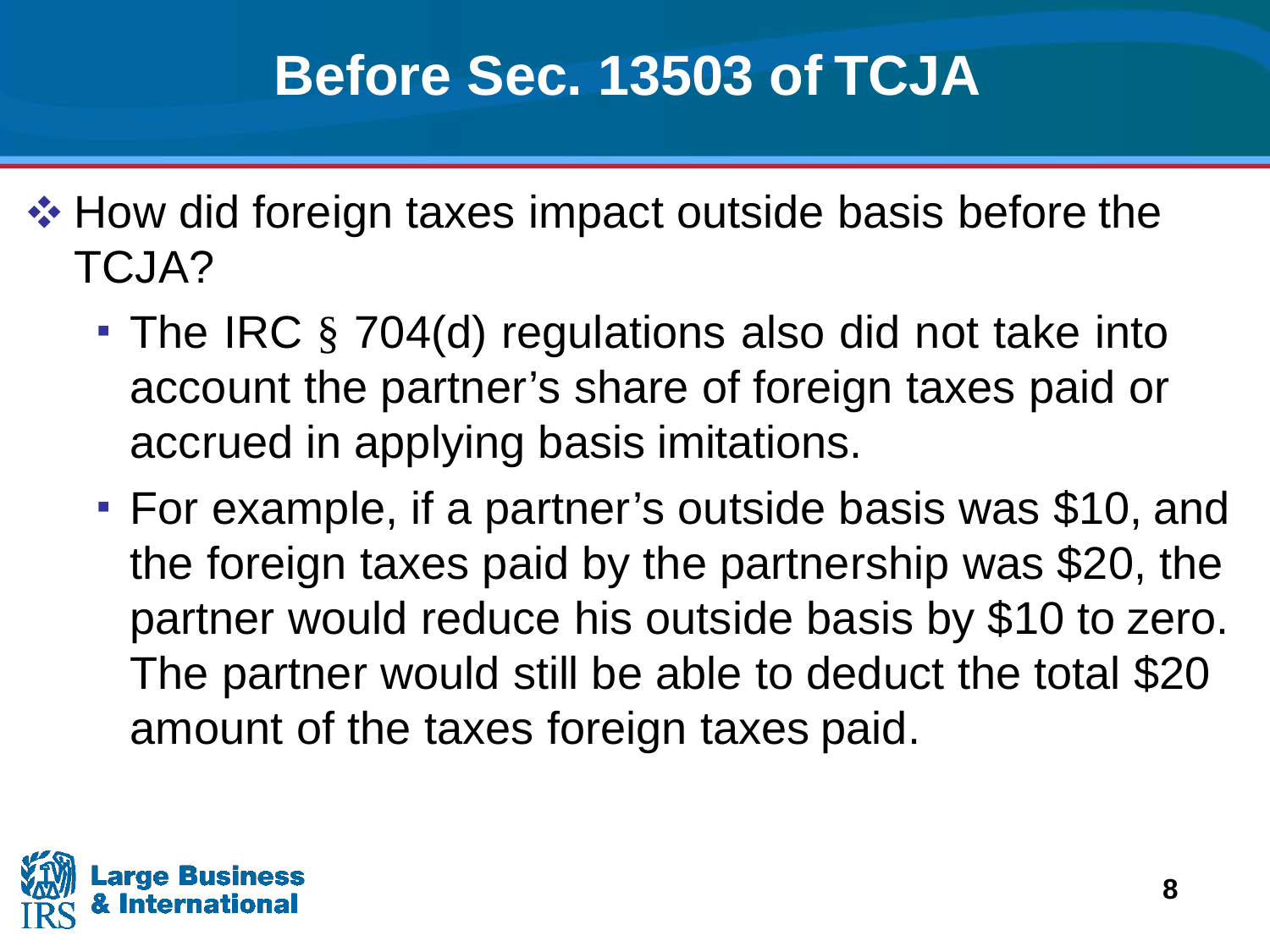❖How does this change outside basis computations for tax years beginning after 12/31/2017?

- A partner must reduce outside basis by the partner's share of:
	- foreign taxes.
	- the adjusted basis in the partnership's donated property.
- in determining the partner's allowable share of partnership losses under revised IRC § 704(d).

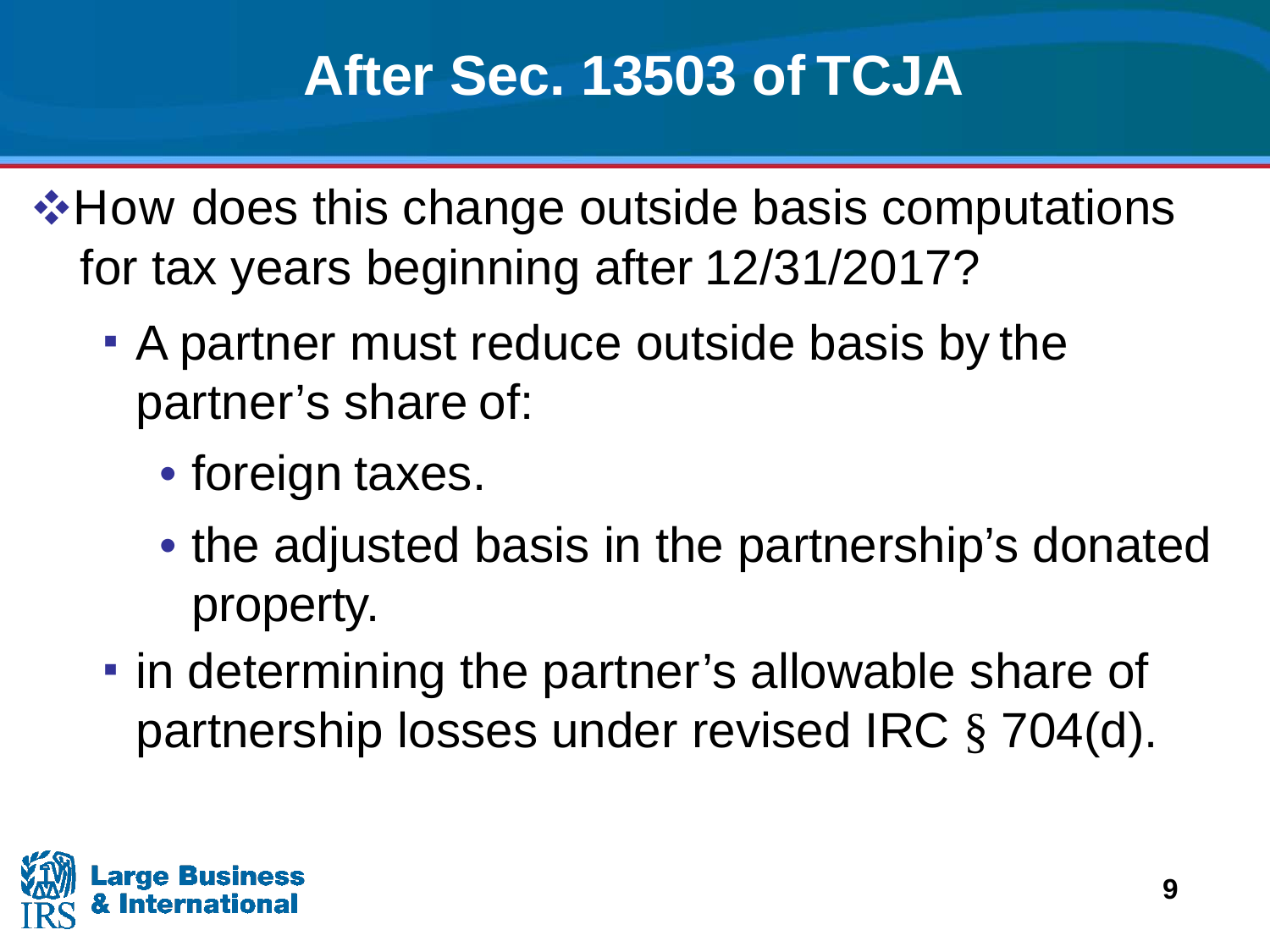- ❖Impact of the partnership donating appreciated property.
	- **.** If the value of the partnership's donated property exceeds its tax basis, then the partner reduces outside basis only by his share of the partnership's **tax basis** in the property, *NOT* by the appreciation in the property's value.

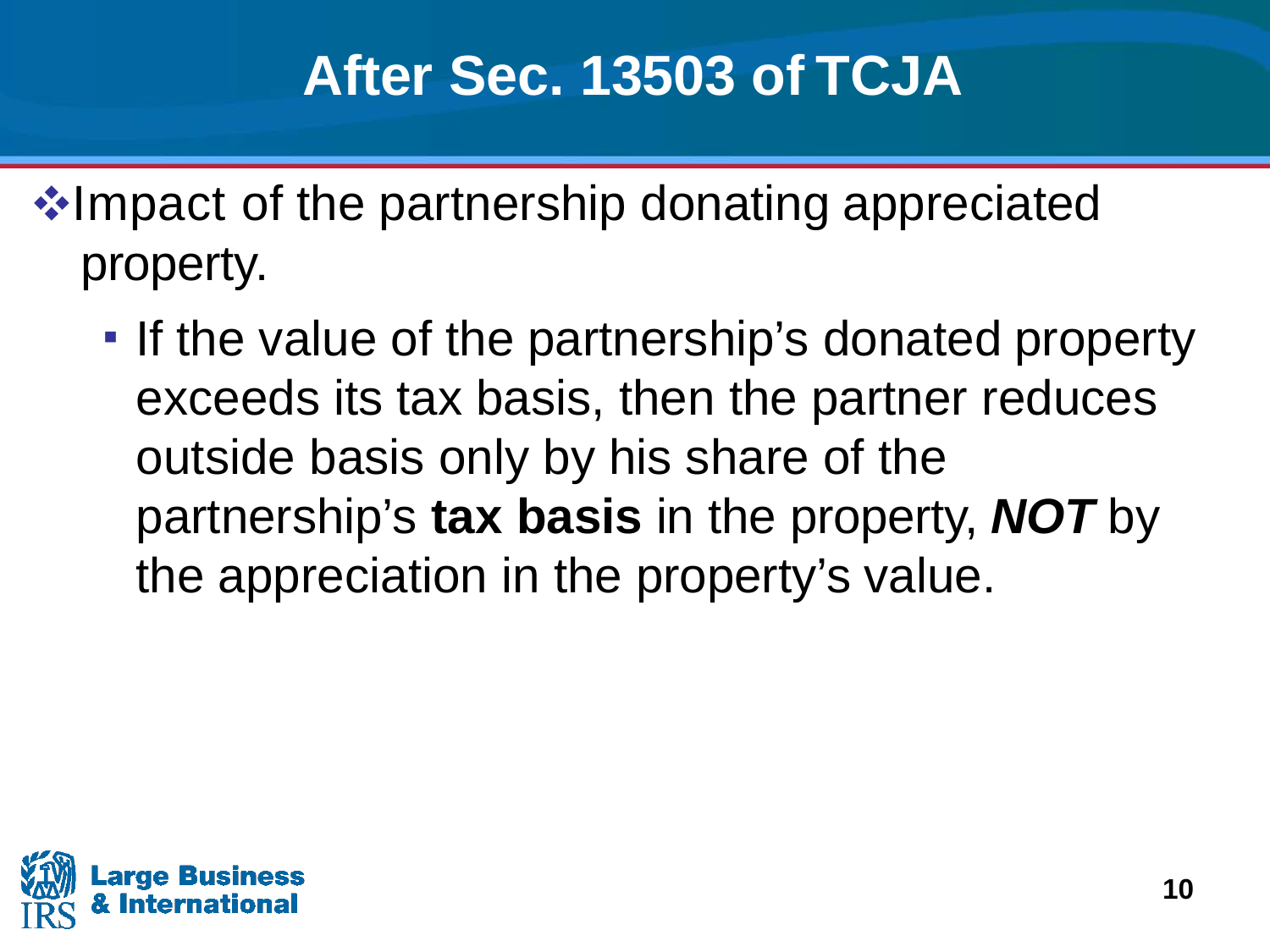# **Polling question 2**

❖After TCJA of 2017, the partner's share of the adjusted basis of the charitable contribution is limited to the partner's outside basis

**OTrue** 

False

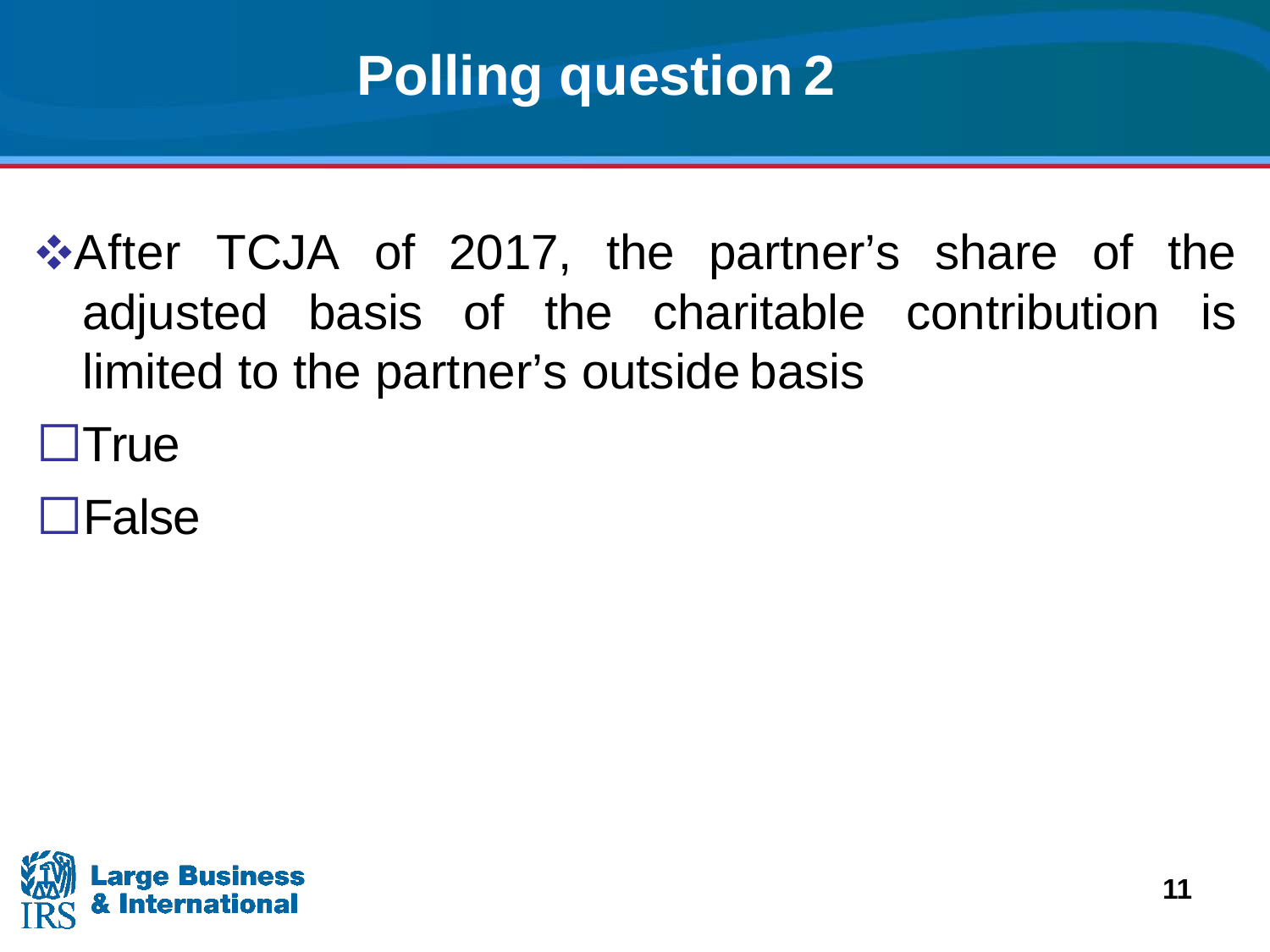❖Partner's deduction when the partnership contributes appreciated property (FMV>Basis).

- **The partnership allocates to the partner a** deduction equal to his share of the property's tax basis. This property basis deduction *is limited to his outside basis.*
- In addition, the partner may separately deduct his over the tax basis of the property (appreciation),<br>subject to IRC § 170(b) limitations. share of the excess of the FMV of the property

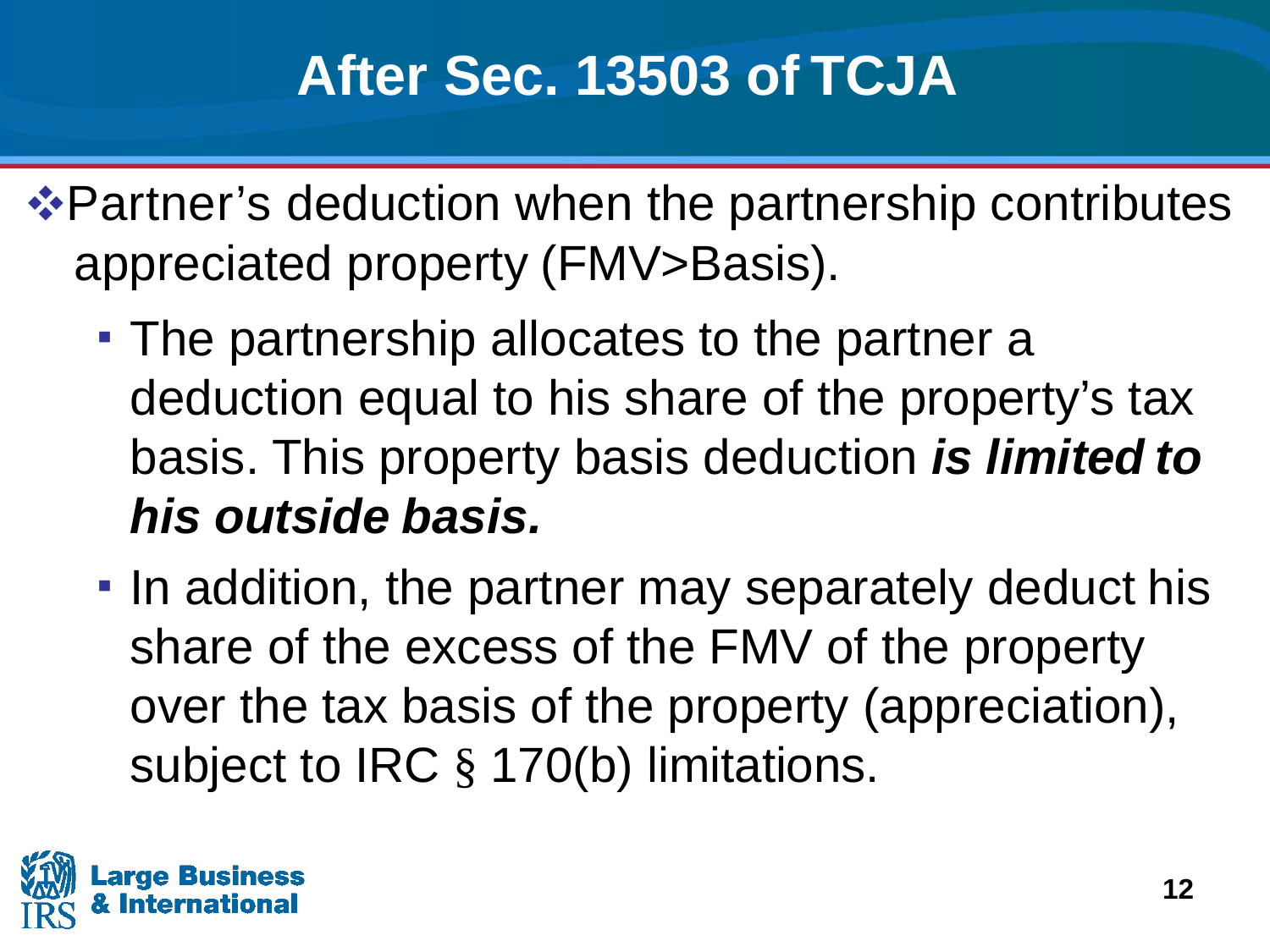# **After Sec. 13503 of TCJA – Example – Tax Year 2018**

 Jerry and George, 50/50 partners in J&G, each have an adjusted basis in their partnership interest of \$20 immediately after deducting distributions and before other items of loss and deductions.

- ❖ The partnership has an ordinary loss of \$60 before deducting charitable contributions.
- ❖ The partnership made a charitable contribution of property with a FMV of 300, adjusted basis of \$150.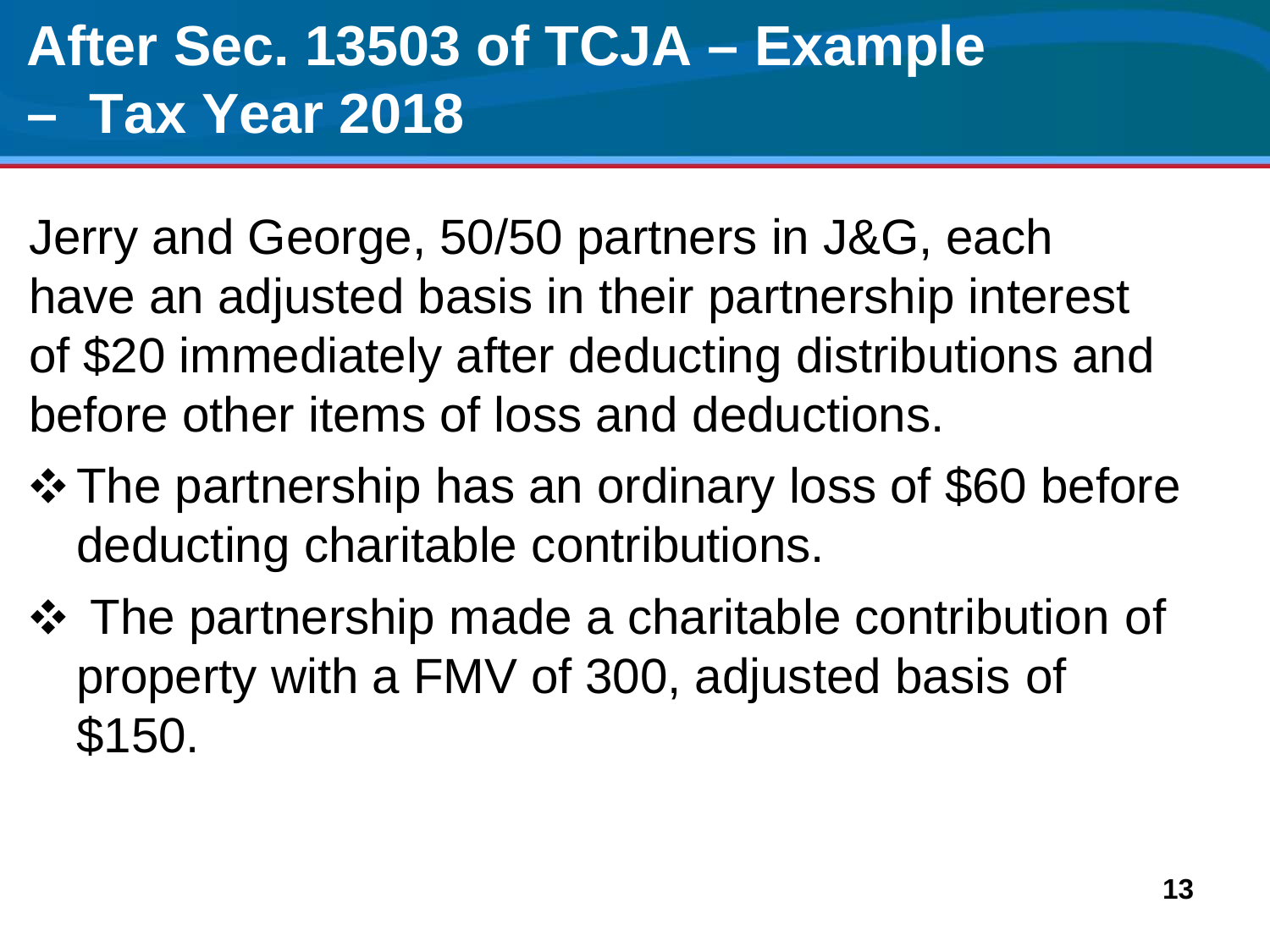# **After Sec. 13503 of TCJA – Example Charitable Contribution of Property**

- ❖How much can Jerry and George deduct on their personal returns, and what is the effect of the charitable contribution on basis?
	- $\blacktriangleright$  Assume that Reg. § 1.704-1(d)(2) is revised to include charitable contributions and foreign taxes paid or accrued.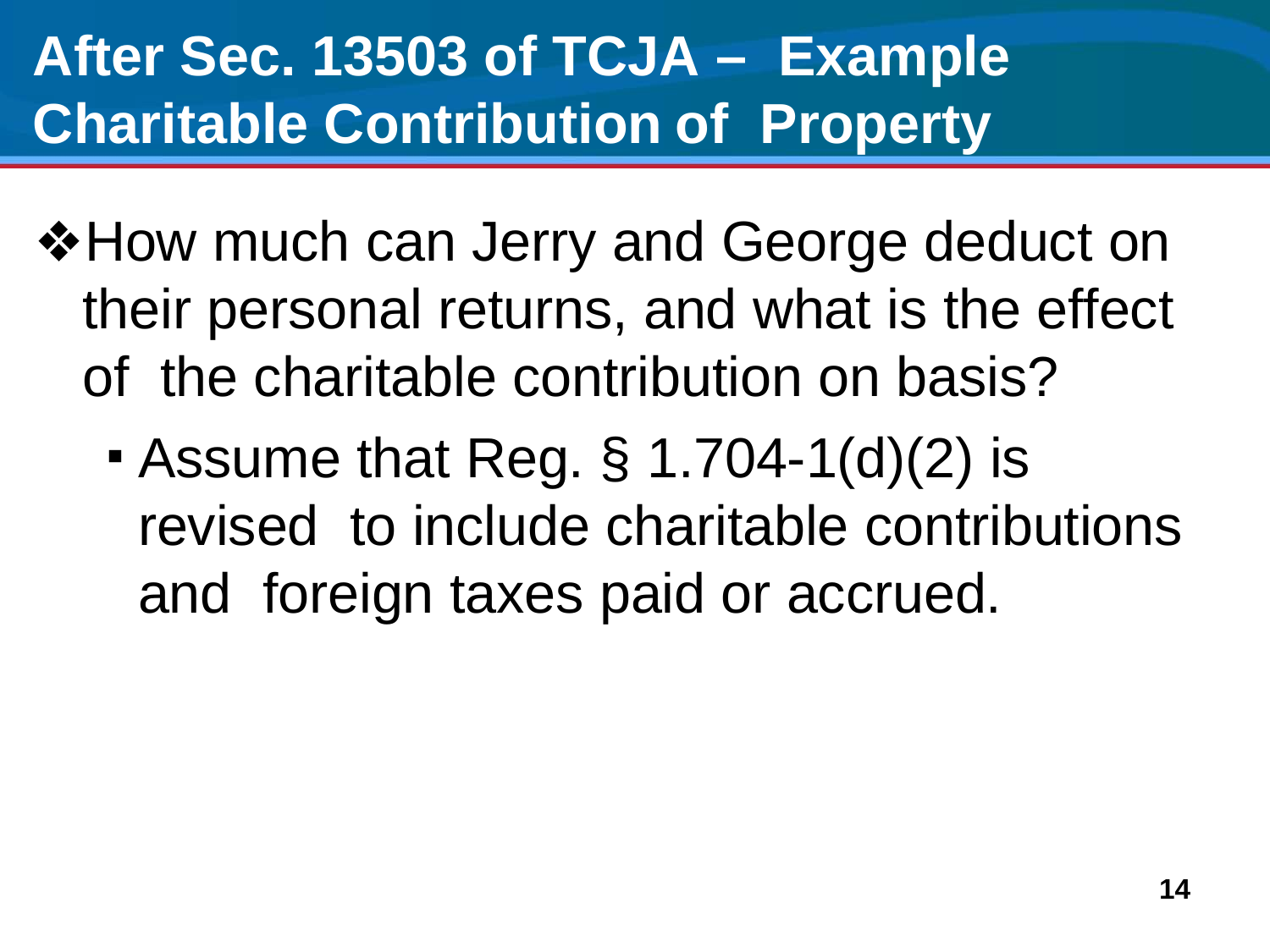#### **A. Compute pro-rata basis contribution reduction**

Basis after all distributions and before deductions **\$20**

**Total PR share (50%) % of total loss Reduction to Basis Ordinary business loss** (60) (30) 29% (6) **Charitable contributions**  (150) (75) 71% (14) **AB Property Subtotal**  (210) (105) 100% **(20)** (20) **Partner basis**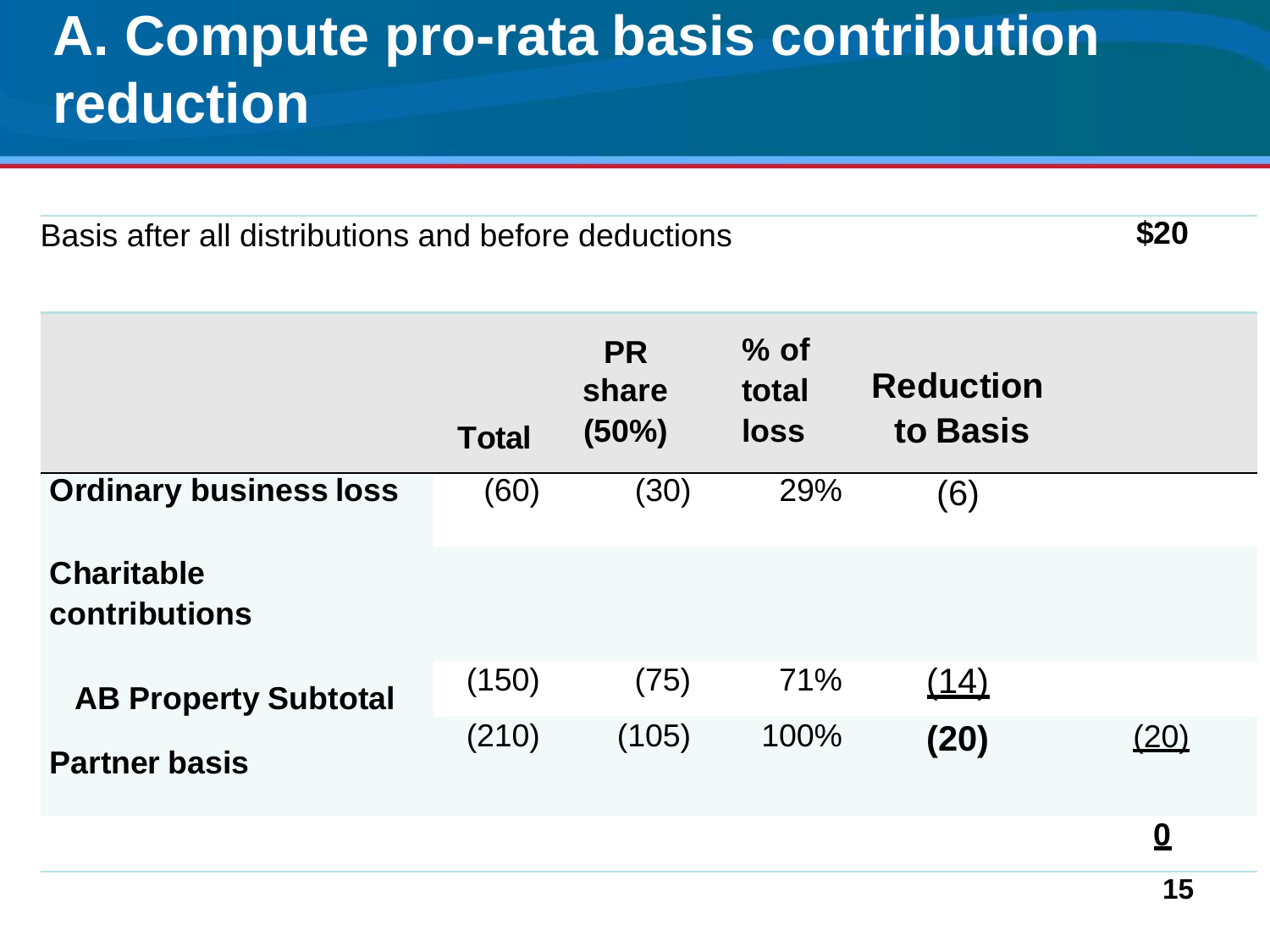#### **B. Compute allowable contribution deduction limited by basis**

**The taxpayer may deduct the following for charitable contributions:**

|                                          | <b>FMV</b> | AB. | <b>Excess</b> | <b>Deduction</b> |
|------------------------------------------|------------|-----|---------------|------------------|
| <b>Excess of FMV over Adjusted Basis</b> | 300        | 150 | 150           | 75               |
| Allowable adjusted basis from<br>above   |            |     |               | <u>14</u>        |
| Deduction subject to 170 limitations     |            |     |               | 89               |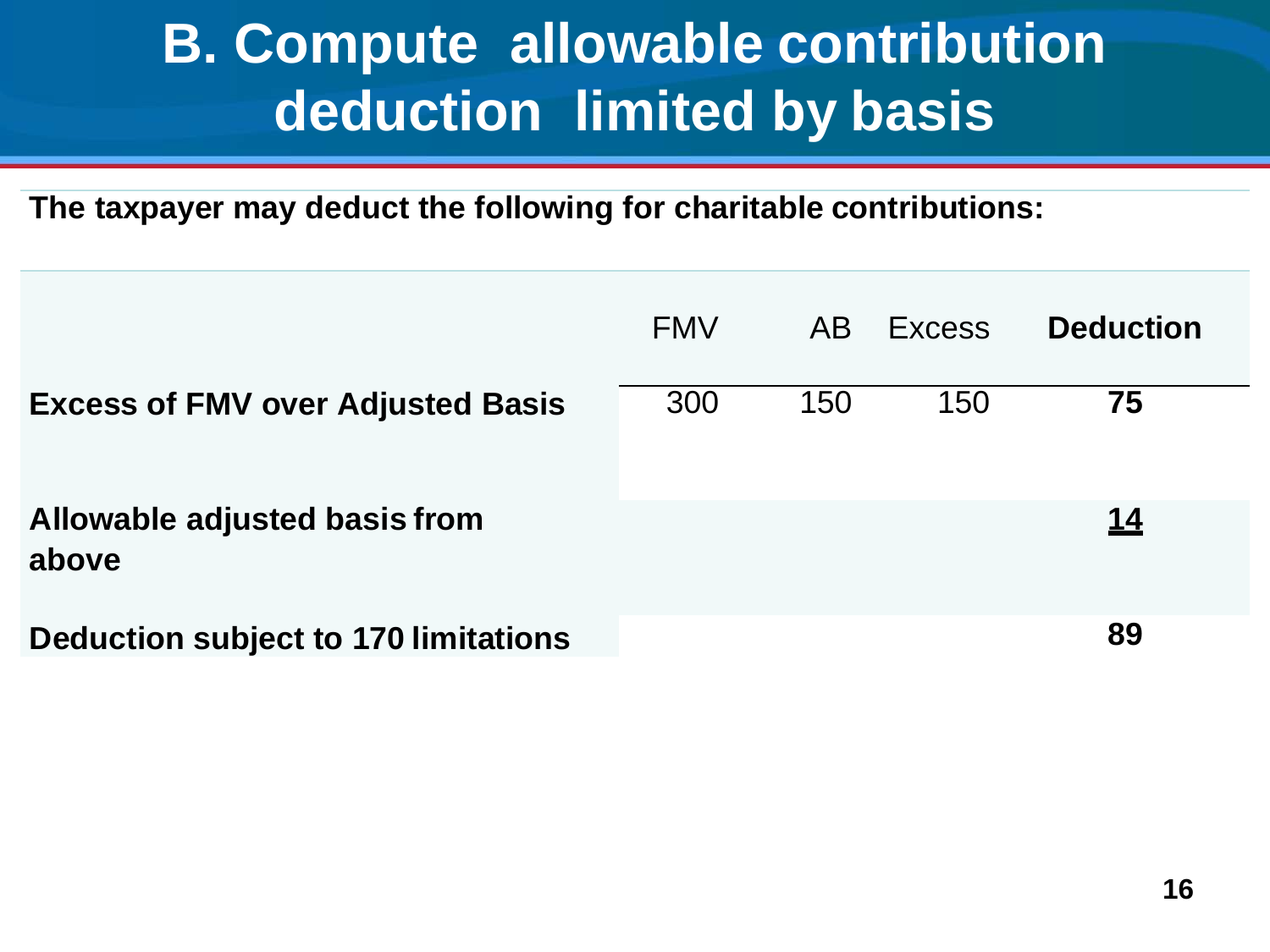#### **C. Compute charitable contribution carryover**

**Distributive share of basis** 

**Less: Deduction allowed against basis** 

**Charitable contribution carryover** 

75

14

61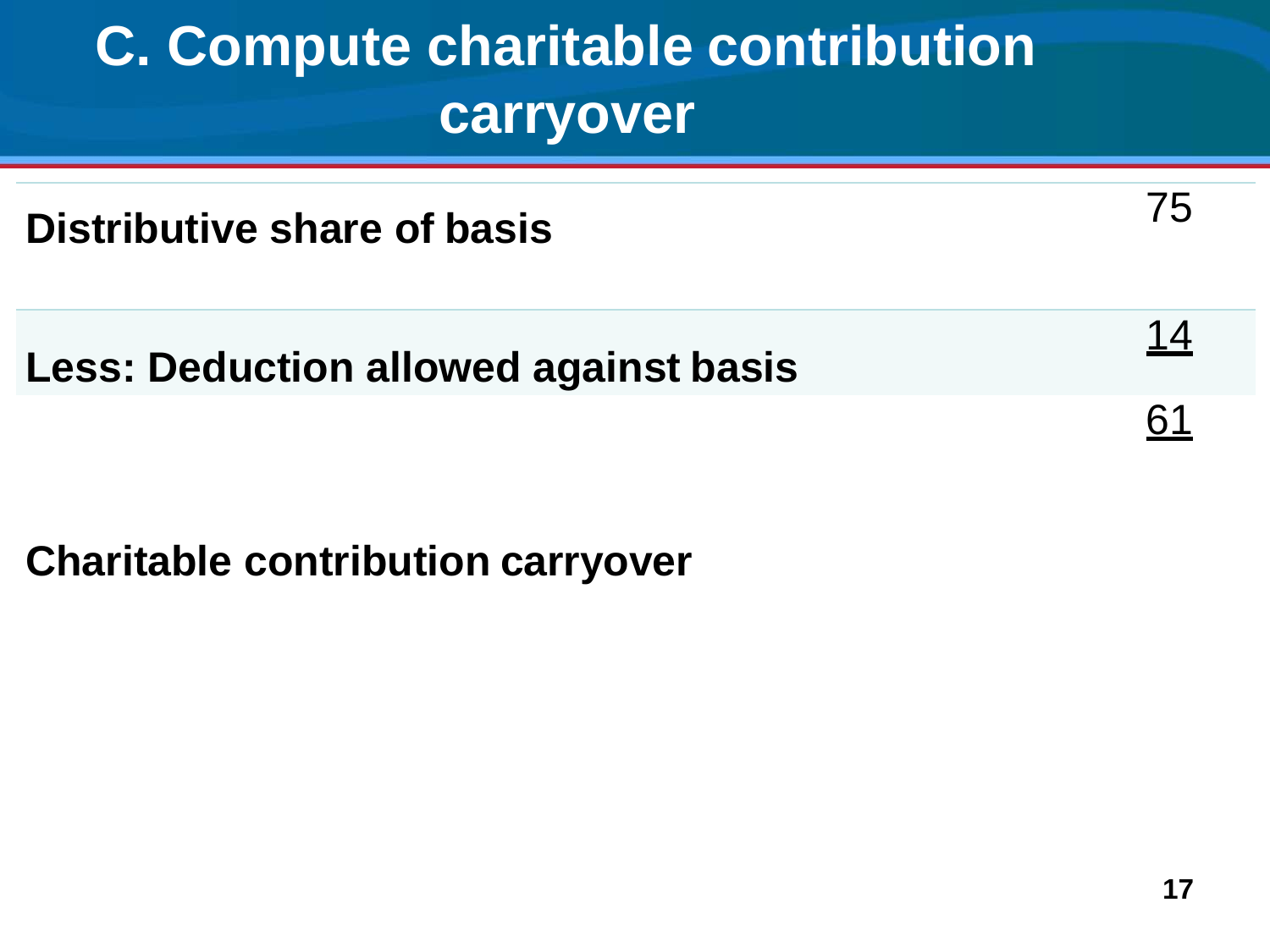# **Polling question 3**

# the charitable contribution is limited to the<br>partner's outside basis ❖After TCJA of 2017, the partner's share of the excess of the FMV over the adjusted basis of

- **OTrue**
- False

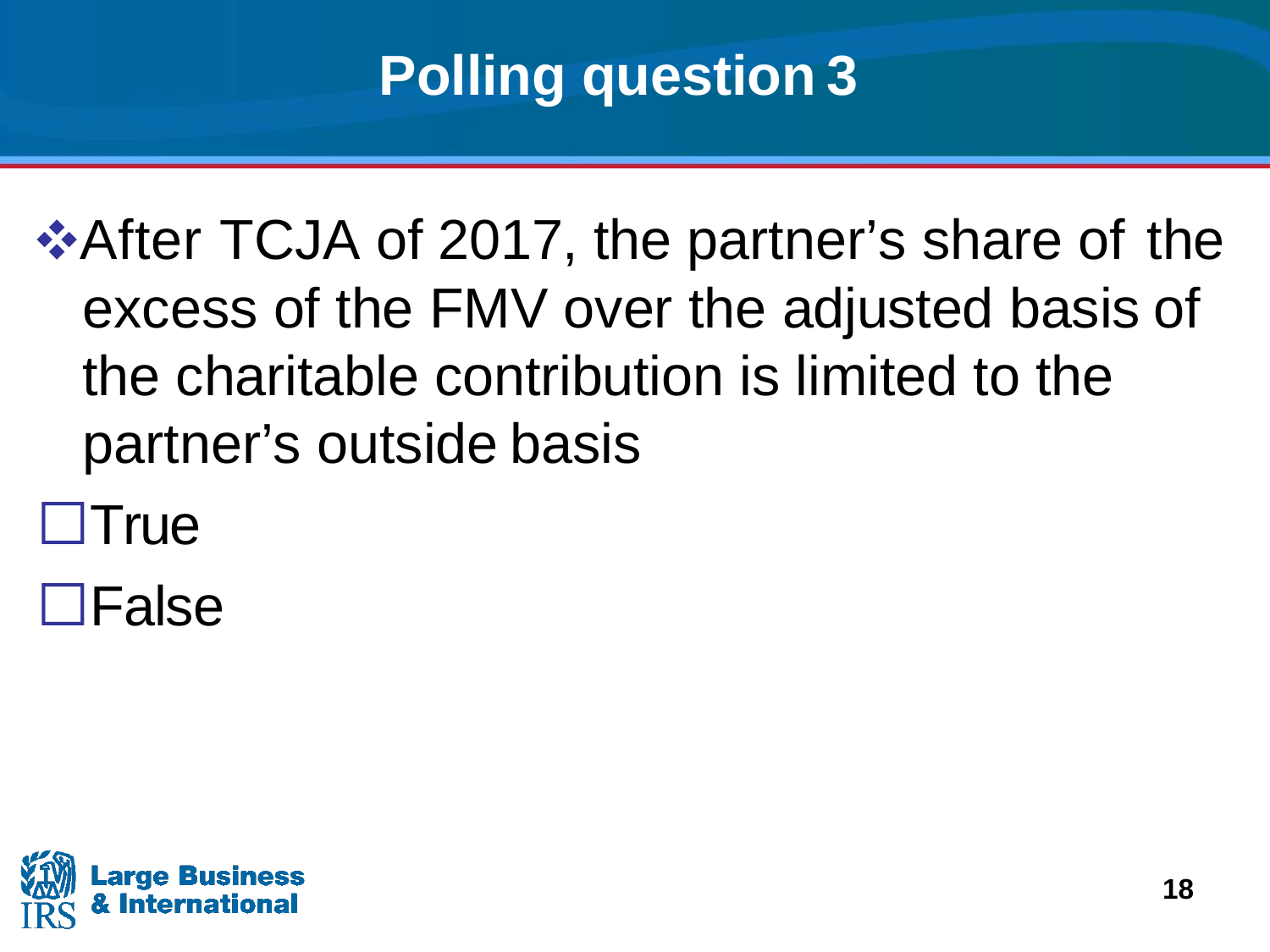## **Before TCJA – Example Charitable Contribution of Property – Tax Year 2017**

- ❖Assume the same facts as above for J&G except that Jerry and George each have an adjusted basis in their partnership interest of \$50 immediately after deducting distributions and before other items of loss and deductions.
- ❖How much of the charitable contribution is deductible?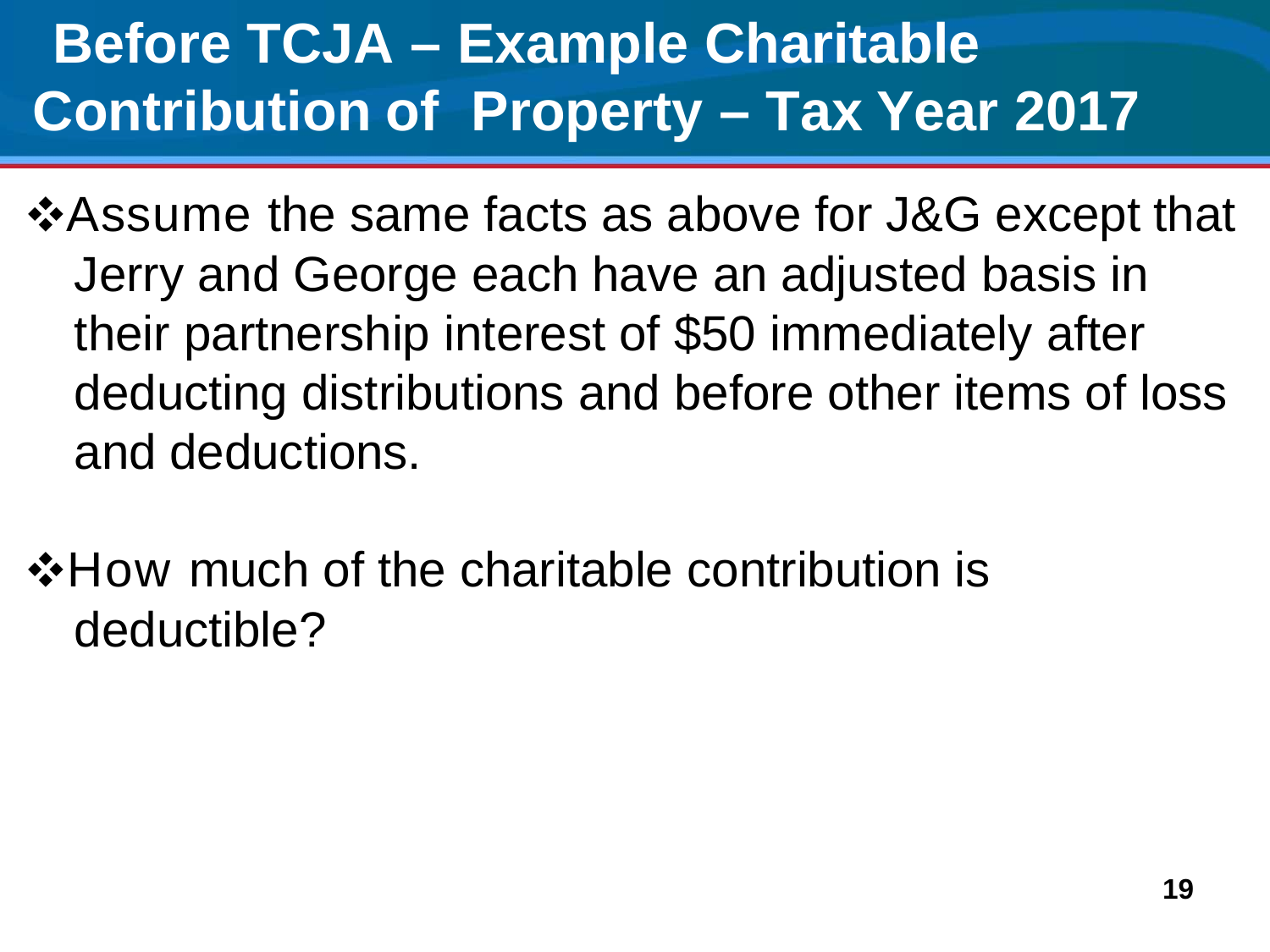#### **A. Compute outside basis after deducting allocable share of losses**

| <b>Outside Basis</b>                         | 50   |  |
|----------------------------------------------|------|--|
| Less allocable share of:                     |      |  |
| Loss                                         | (30) |  |
| Adjusted basis of<br>charitable contribution | (20) |  |
| <b>Ending Outside Basis</b>                  |      |  |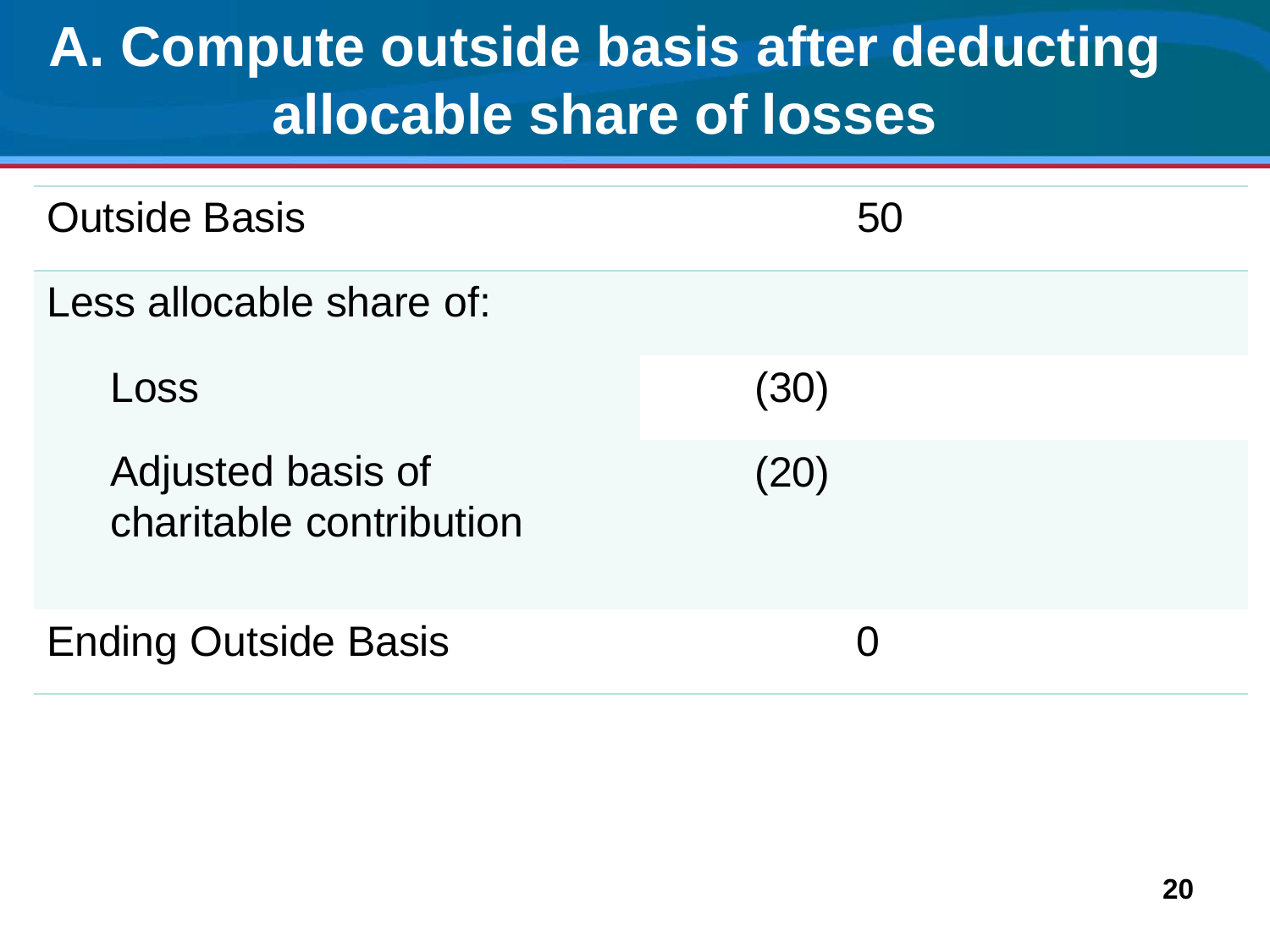#### **B. Determine deductible charitable contribution**

- ❖Jerry and George would still need to reduce basis to zero for their allocable share of the adjusted basis of the charitable contribution.
- ❖However, their charitable deduction would not be limited to outside basis.
- ❖Assuming there was no IRC §170(b) limitation, they could deduct their entire distributive share of the FMV of the property of \$150.